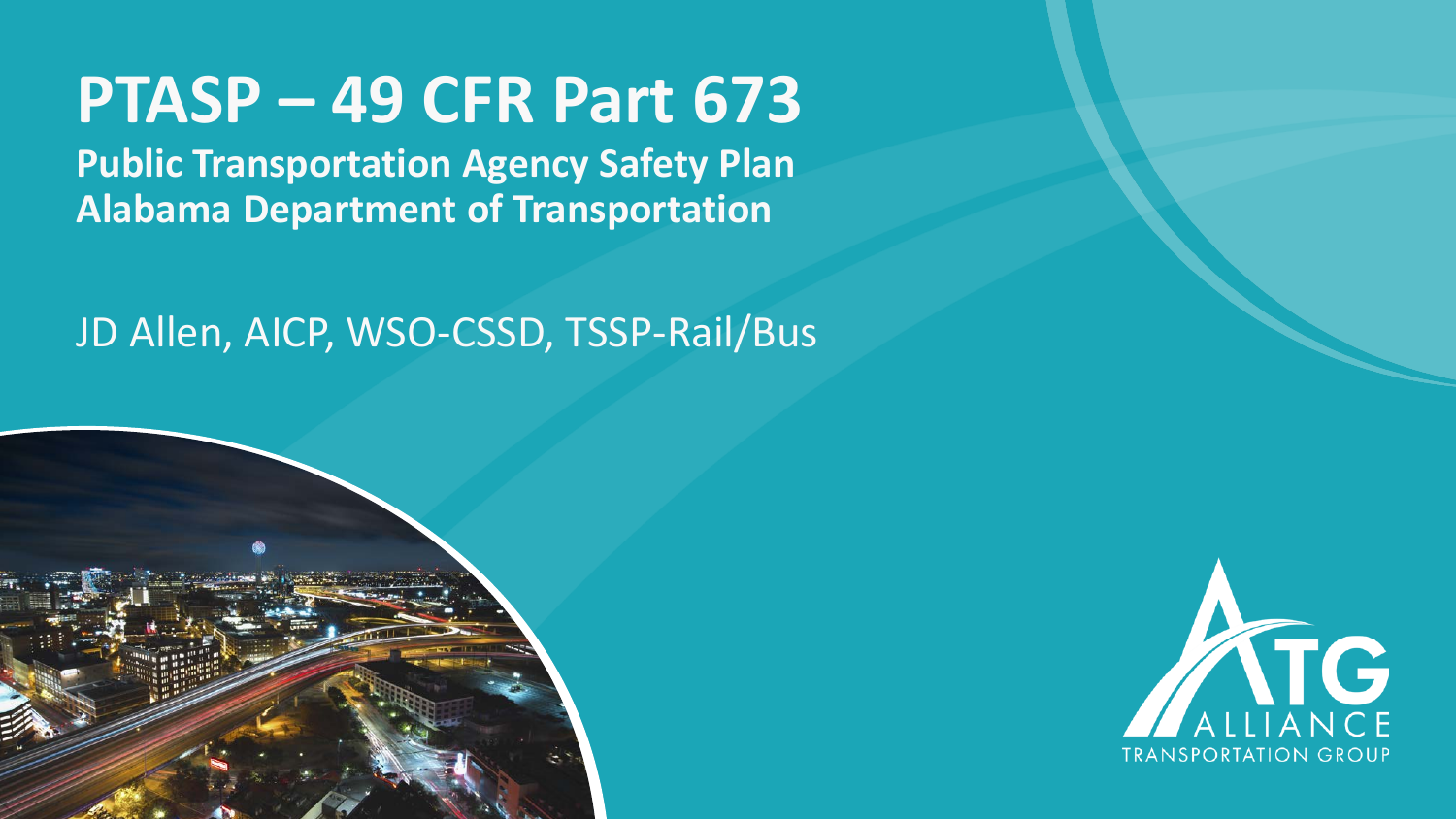# **Presentation**

- PTASP What is it and Why do it
- PTASP Rule Making
- PTASP Who is Affected
- PTASP Development and Implementation
- PTASP General Requirements
- PTASP Specific Required Elements
- What is SMS
- NSP Safety Performance Measures
- Why Measure Performance
- PTASP Timeline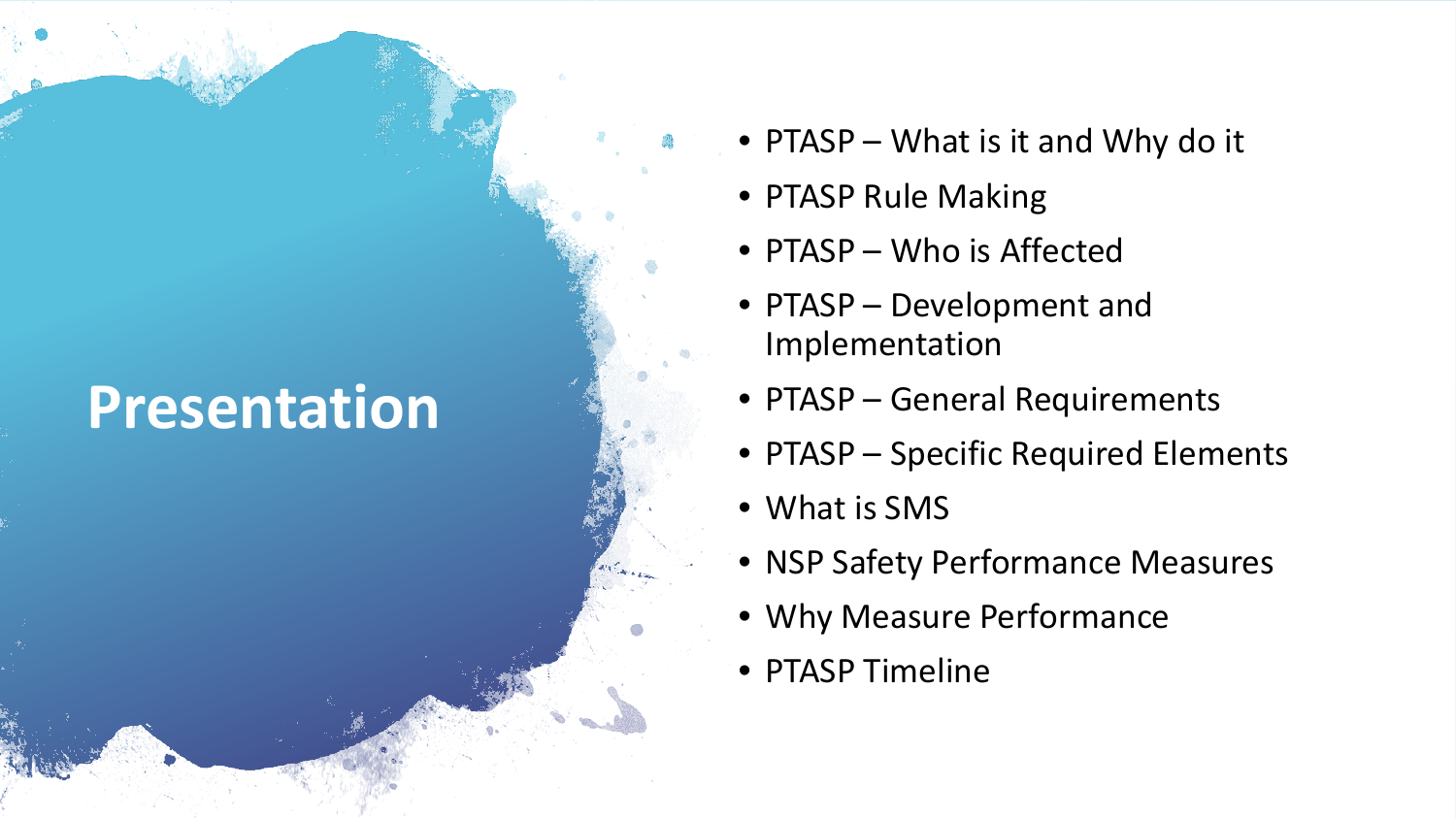# **PTASP – What is it and Why do it**

#### GOOD NEWS

- **Public transportation is one of the safest ways to travel in the US**
- Transit passengers are 40 to 70 times less likely to be killed or injured when riding public transportation than driving or riding in a motor vehicle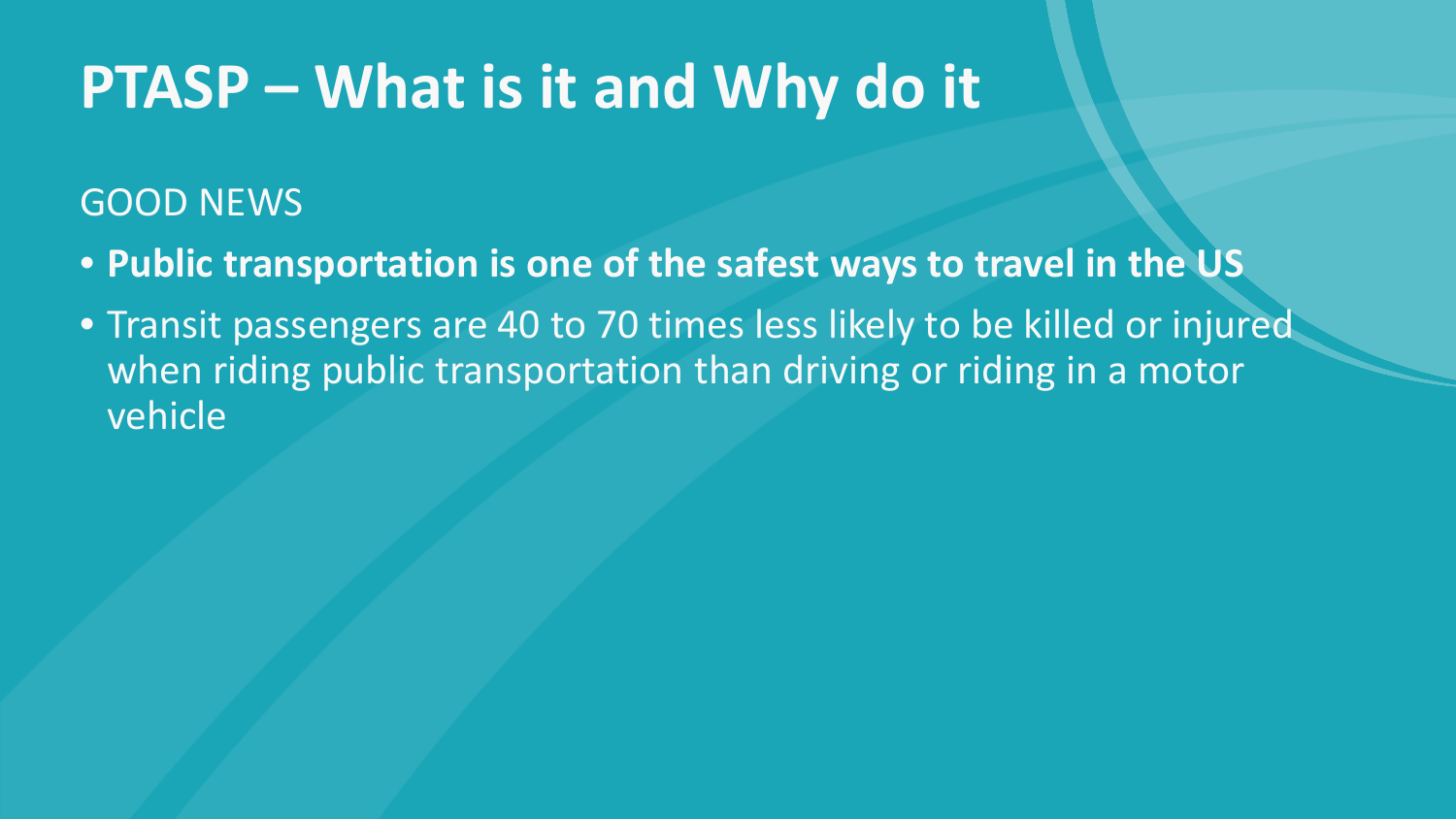### **PTASP – What is it and Why do it**

**OTHER** CONSIDERATIONS Public transportation has more chance of catastrophic events

> Several high-profile events over past decade

Rates of fatalities and injury in public transit have remained stagnant over past decade

Rates in almost all other modes have declined significantly

80% of all accidents and incidents attributed to human error

Majority of errors related to accidents due to organizational weaknesses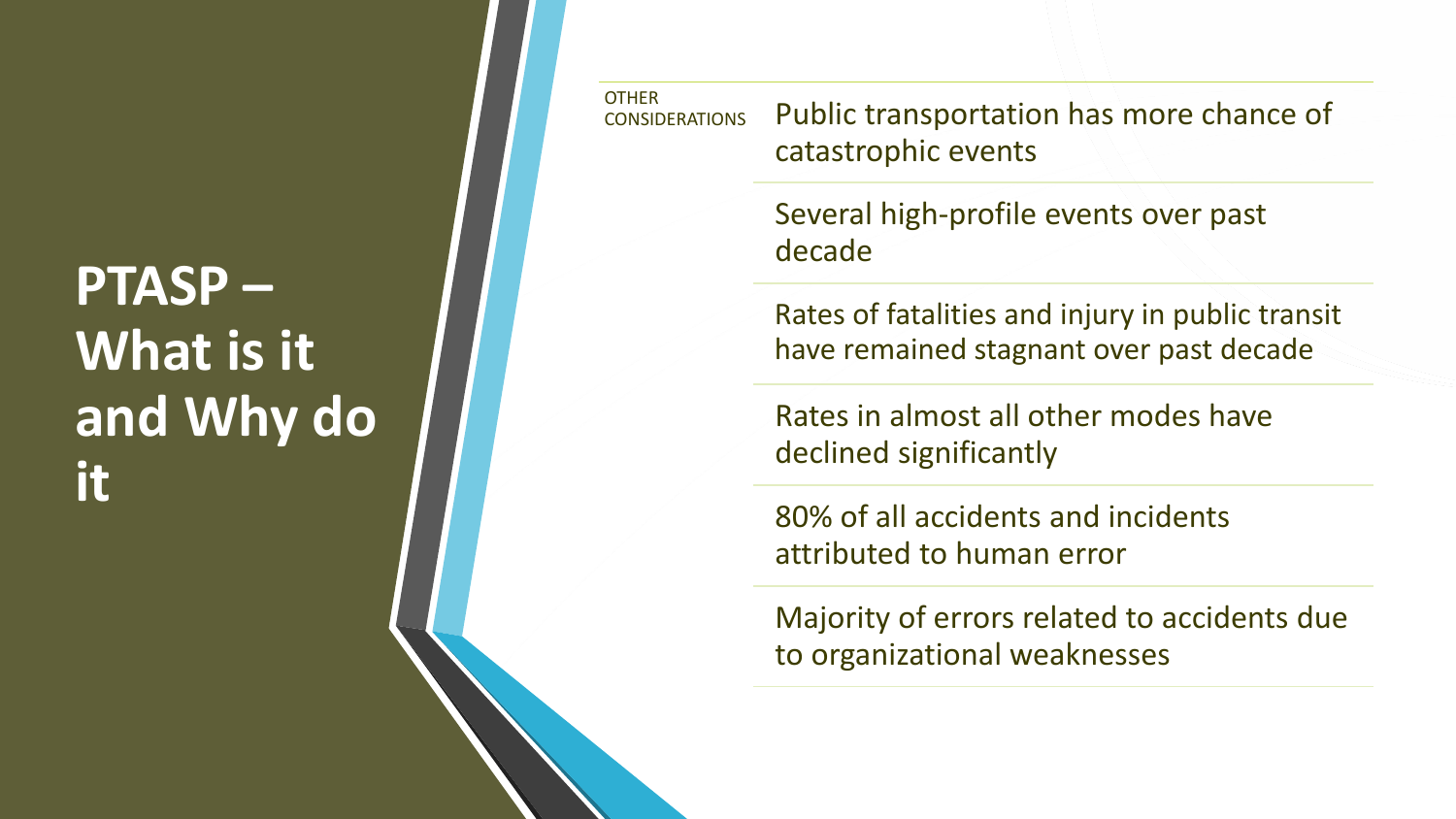### **PTASP – What is it and Why do it**

• Through MAP-21 and the FAST Act, Congress required operators of public transportation systems that receive FTA funds to develop and implement a Public Transportation Agency Safety Plan(49 U.S.C. §5329(d)).

• FTA is implementing this requirement through the PTASP final rule (49 C.F.R. Part 673).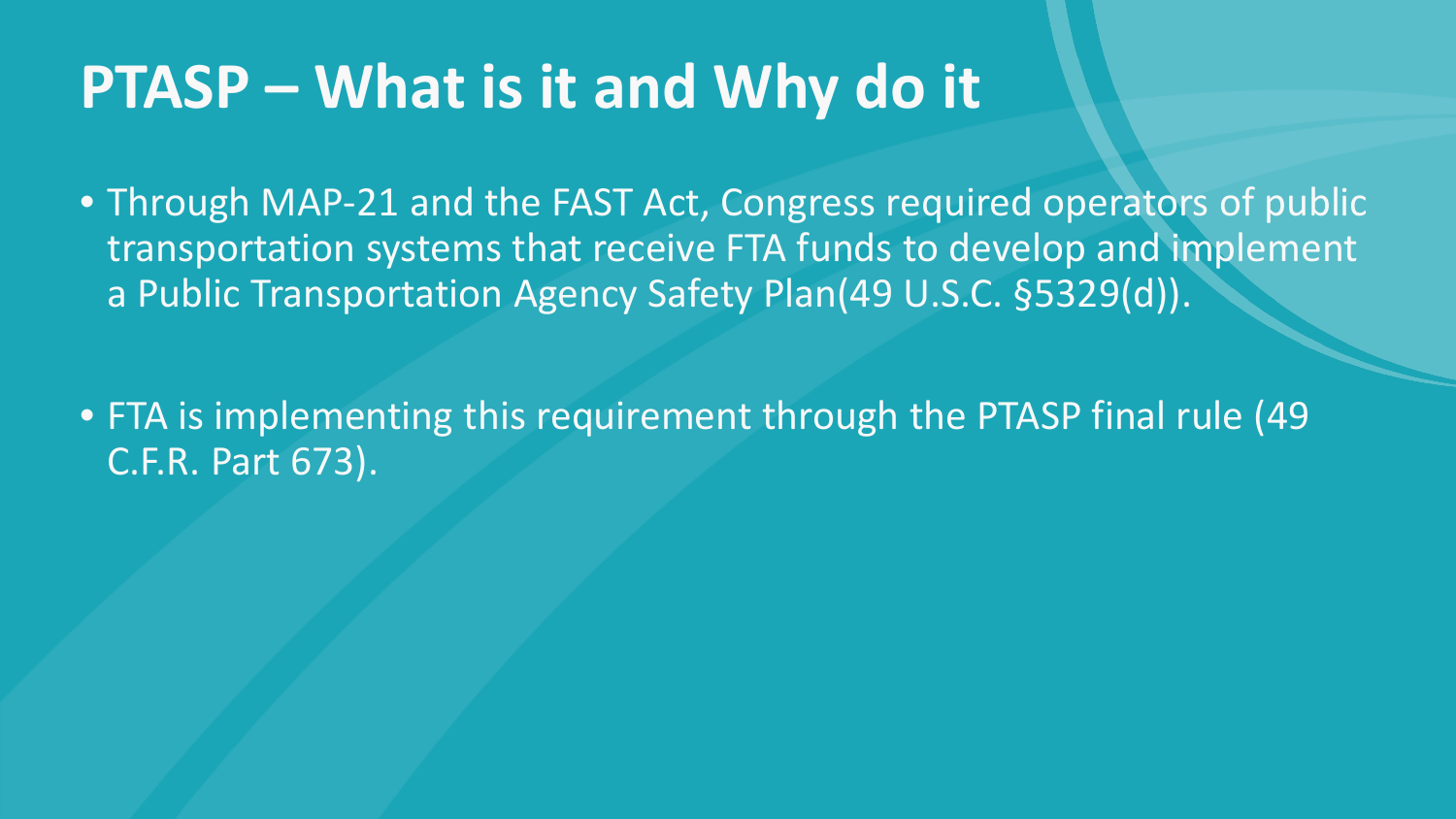# **FTA Rulemaking**

#### 49 CFR Part 670 – National Public Transportation Safety Program

- September 12, 2016
- Adopted Safety Management Systems (SMS)
- Provided FTA enhanced oversight authorities
- National Public Transportation Safety Plan

#### 49 CFR Part 625 – Transit Asset Management

- July 26, 2016
- Compliance Date October 1, 2018

49 CFR Part 673 – Public Transportation Agency Safety Plan

- July 19, 2018
- Effective Date July 20, 2019
- Compliance Date July 20, 2020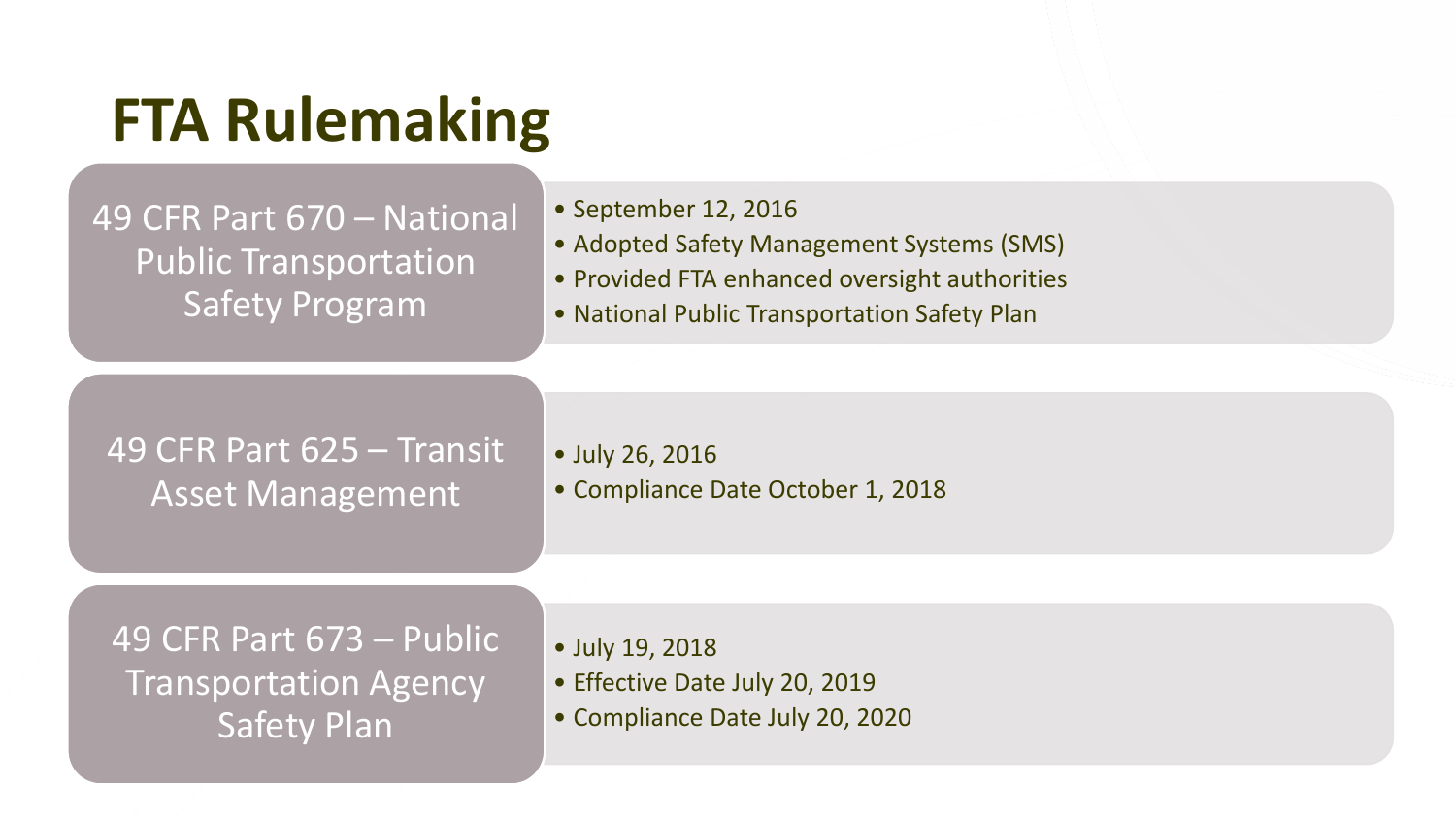### **PTASP – Who is Affected**





Transit system operators that receive FTA funds (Section 5307 – Tier I & II)

All rail transit operators (regardless of funding source)

Deferred applicability for operators that only receive Section 5310 and Section 5311 funds\*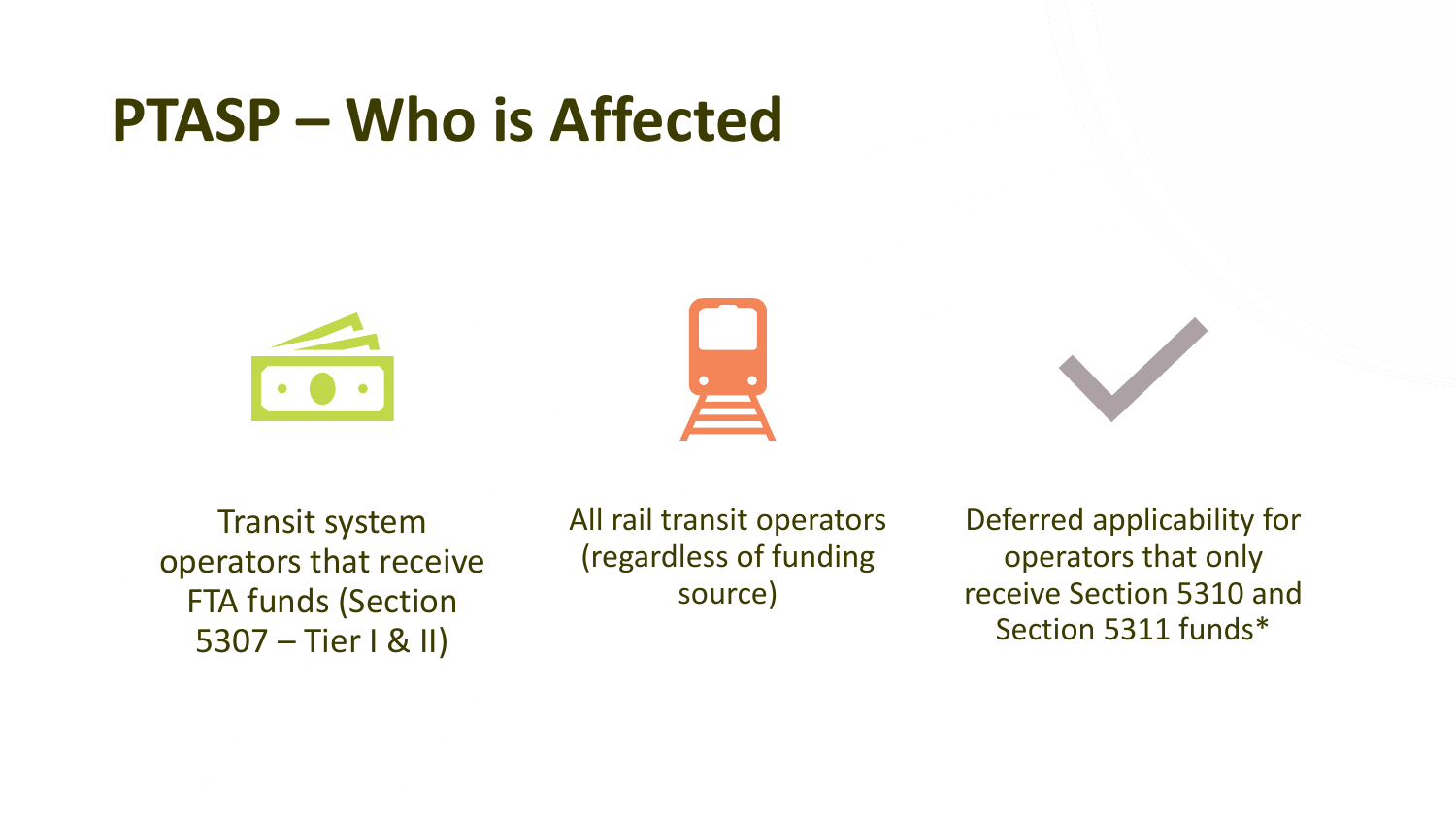#### **PTASP Development and Implementation**

• Rail transit agencies and large bus operators must develop and implement their own safety plans

• States must develop a safety plans for small transit agencies

- ▹Operate 100 or fewer vehicles in peak revenue service
- ▹Transit agencies can choose to develop their own safety plan
- Small bus operators must implement their own safety plans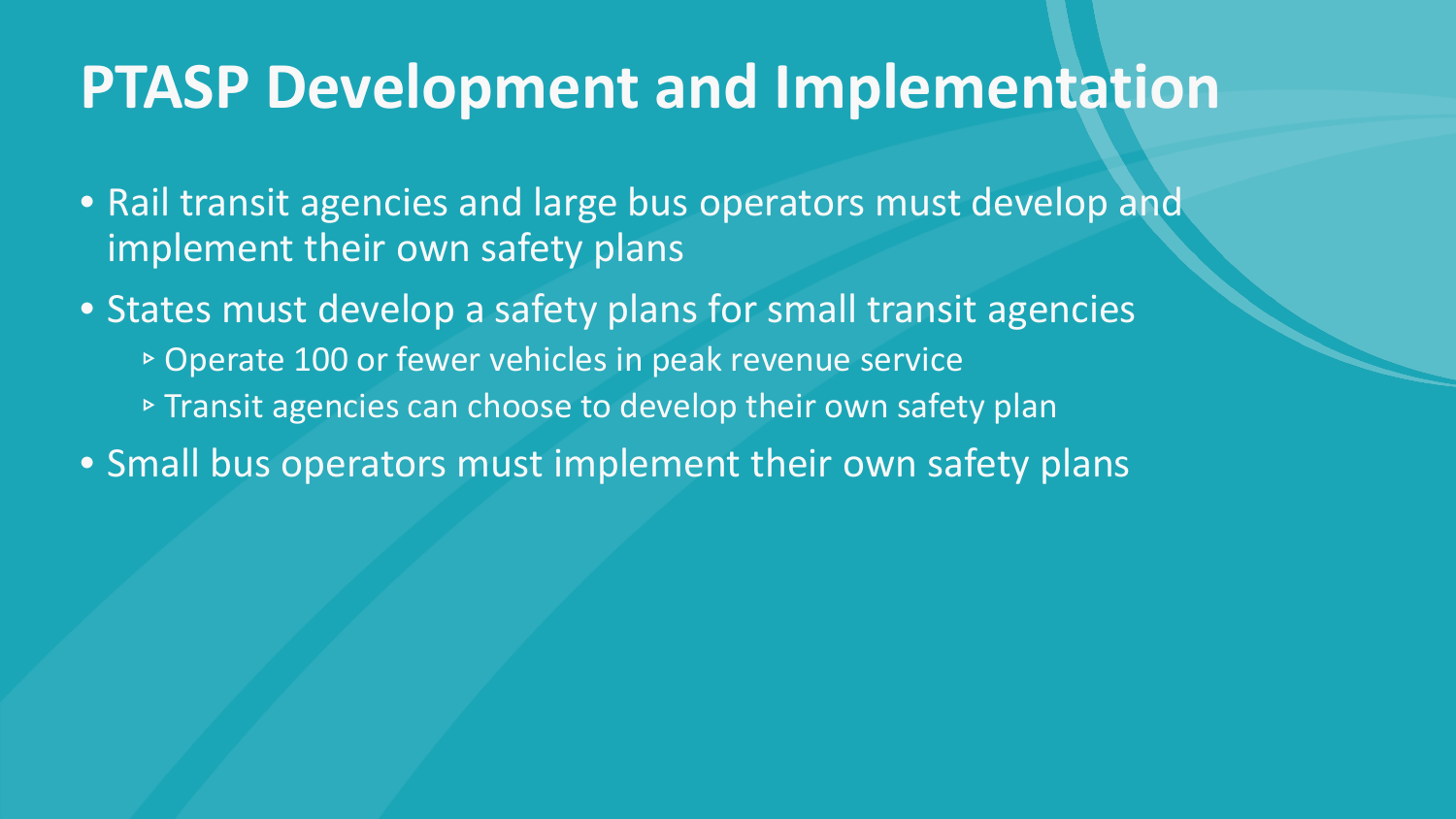### **General Requirements of a PTASP**







Approved by Accountable Executive and Board of Directors

Annual Review/Update (certification)

Compliance with Public **Transportation** Safety Program/National Safety Plan

Assignment of Chief Safety **Officer**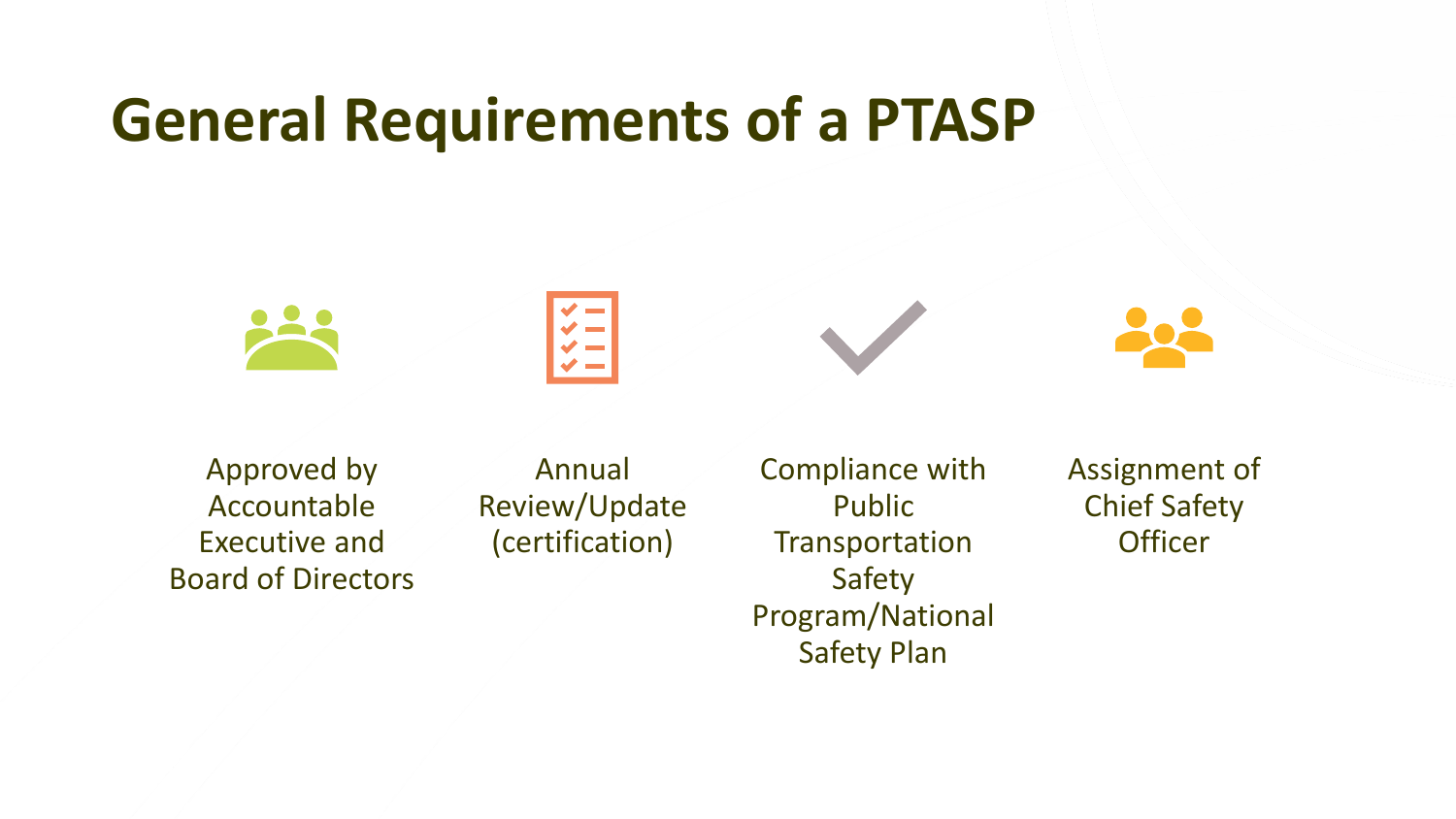#### **PTASP – Specific Required Elements**

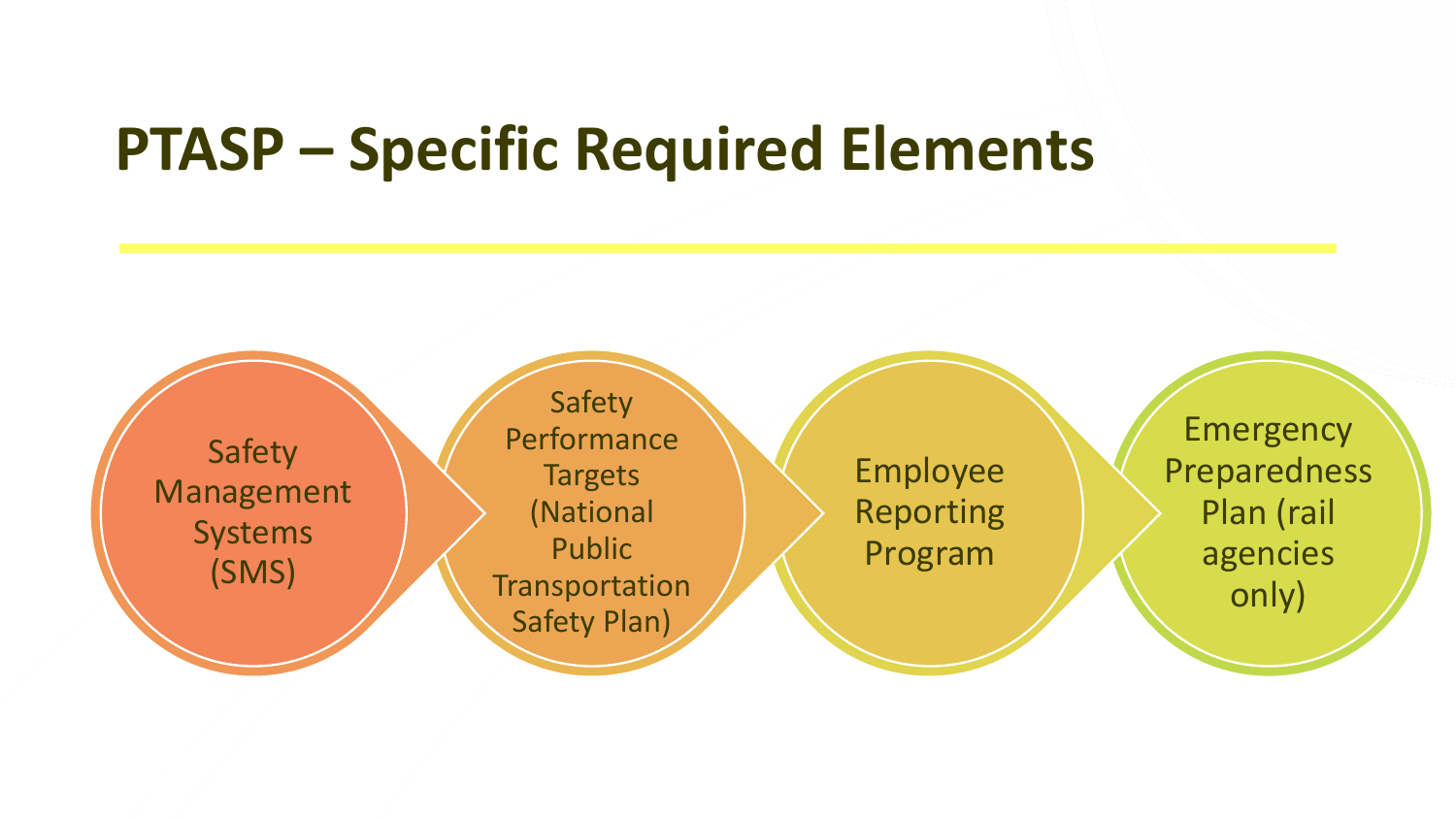# **What is SMS**



Collaborative approach for management and labor to work together to control risk



Systematic approach to protecting passengers and employees



Approach for management to identify risk and allocate resources appropriately to mitigate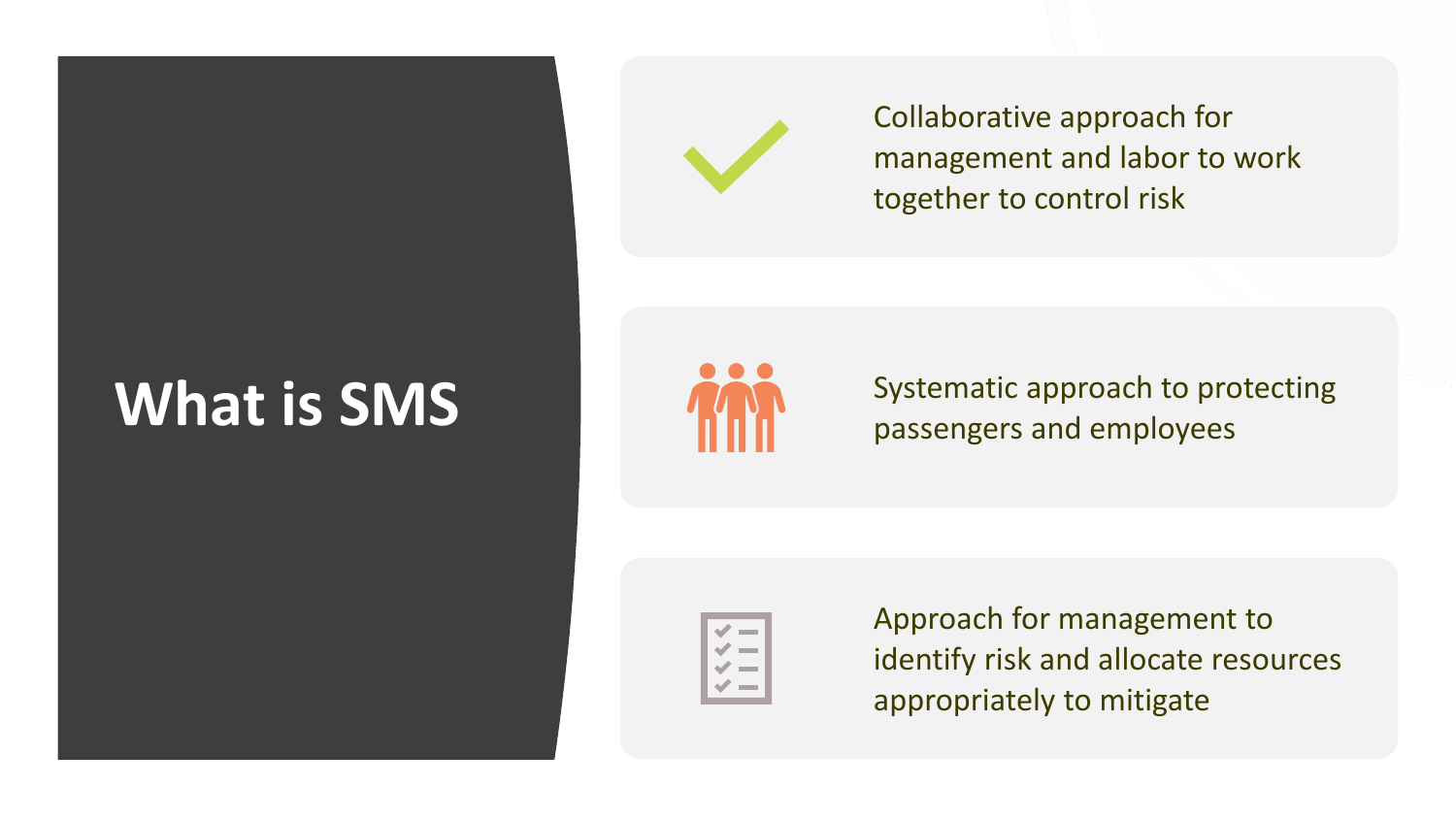# **SMS Elements**



**Safety Management Policy** Commitment

**Safety Risk Management Identify** Assess Prioritize



**Safety Promotion**

Communication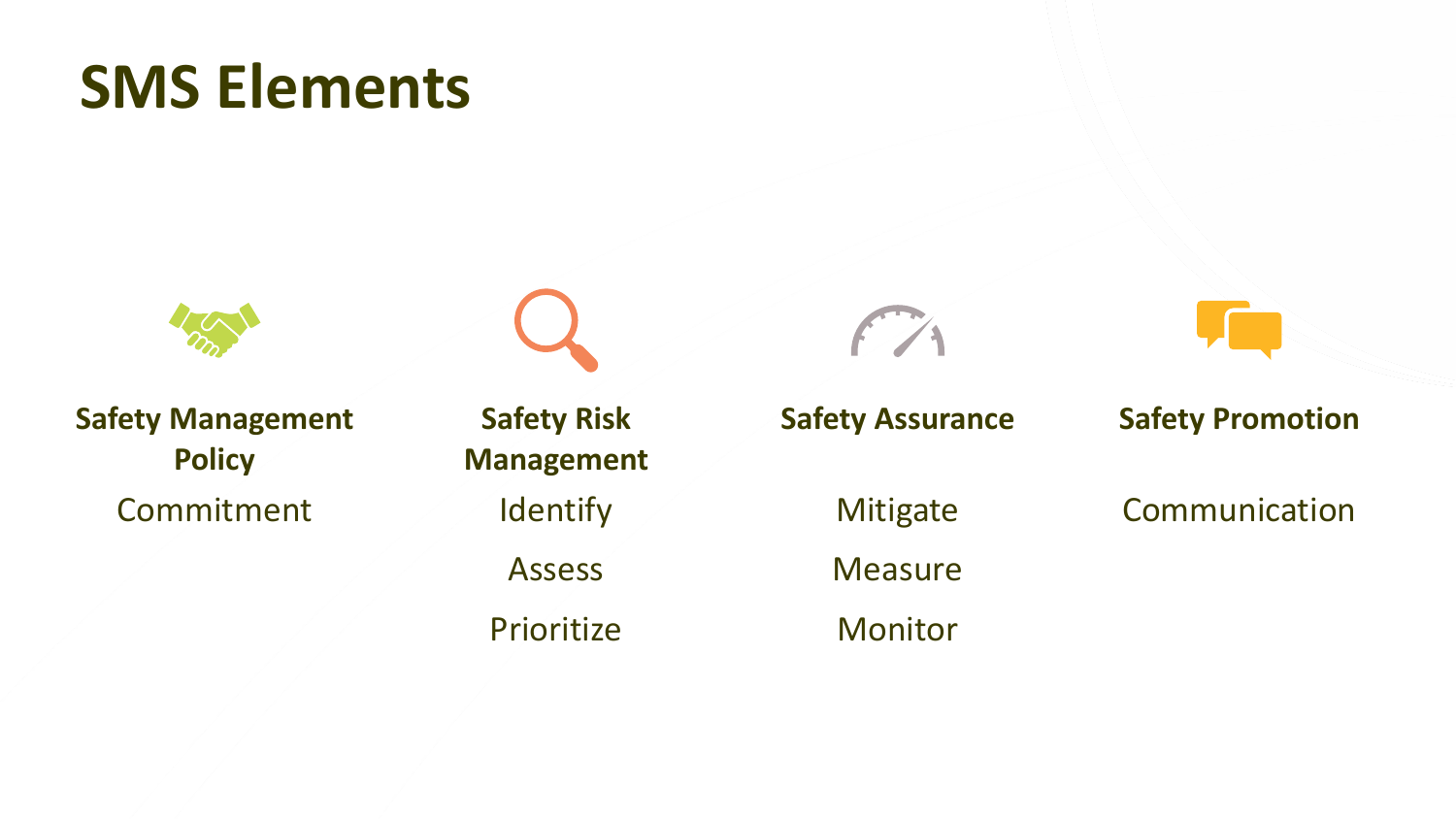# **Why Measure Performance**

#### **Communication and Transparency**

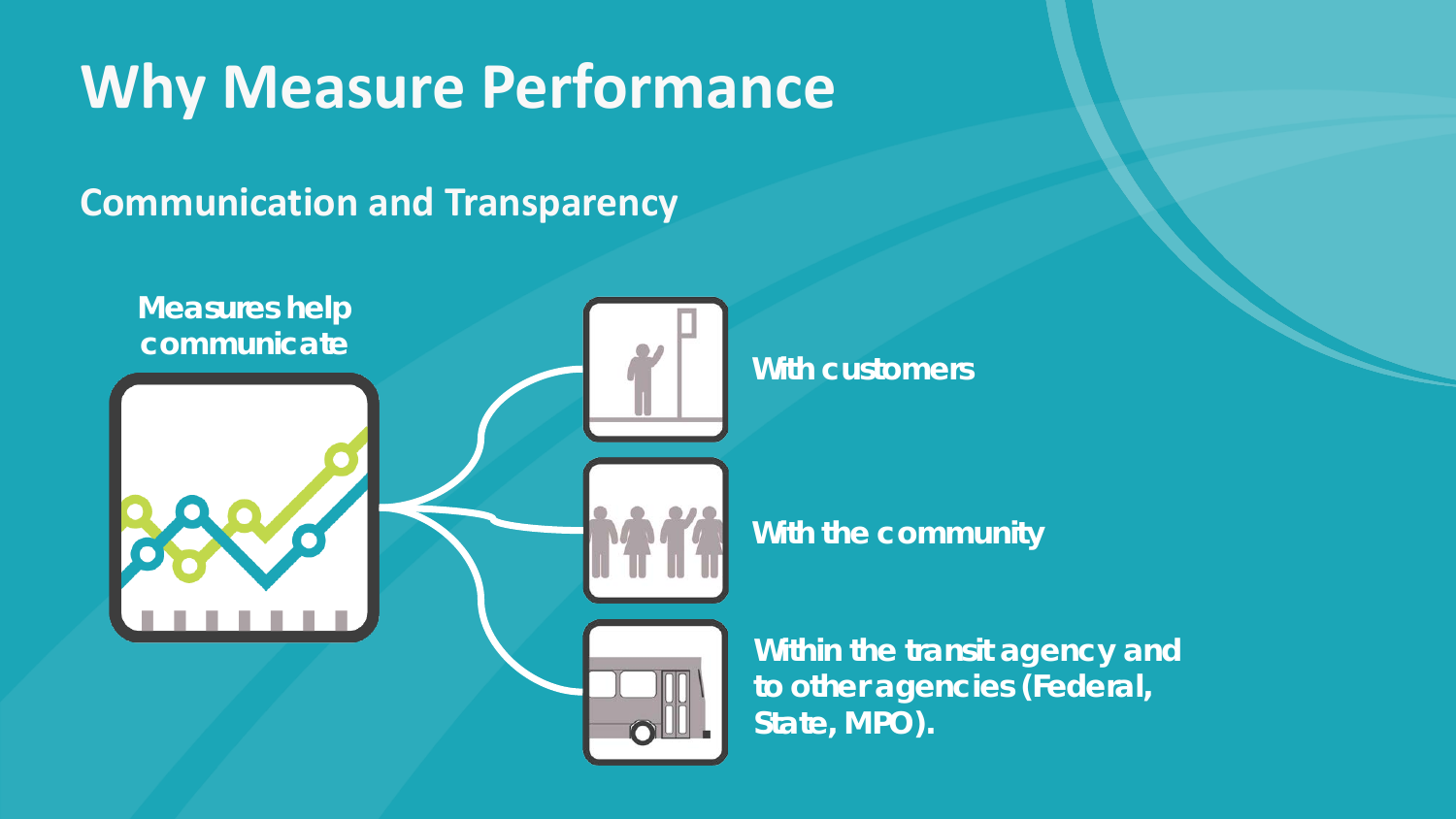#### **What to Measure for Performance**

**Required Transit Performance Measures:** Transit Asset Management (TAM)

- **Rolling stock and equipment condition**: % of Vehicles at/over Useful Life Benchmark (ULB)
- **Facility conditions:** TERM-Lite Ratings
- **Infrastructure condition (rail)**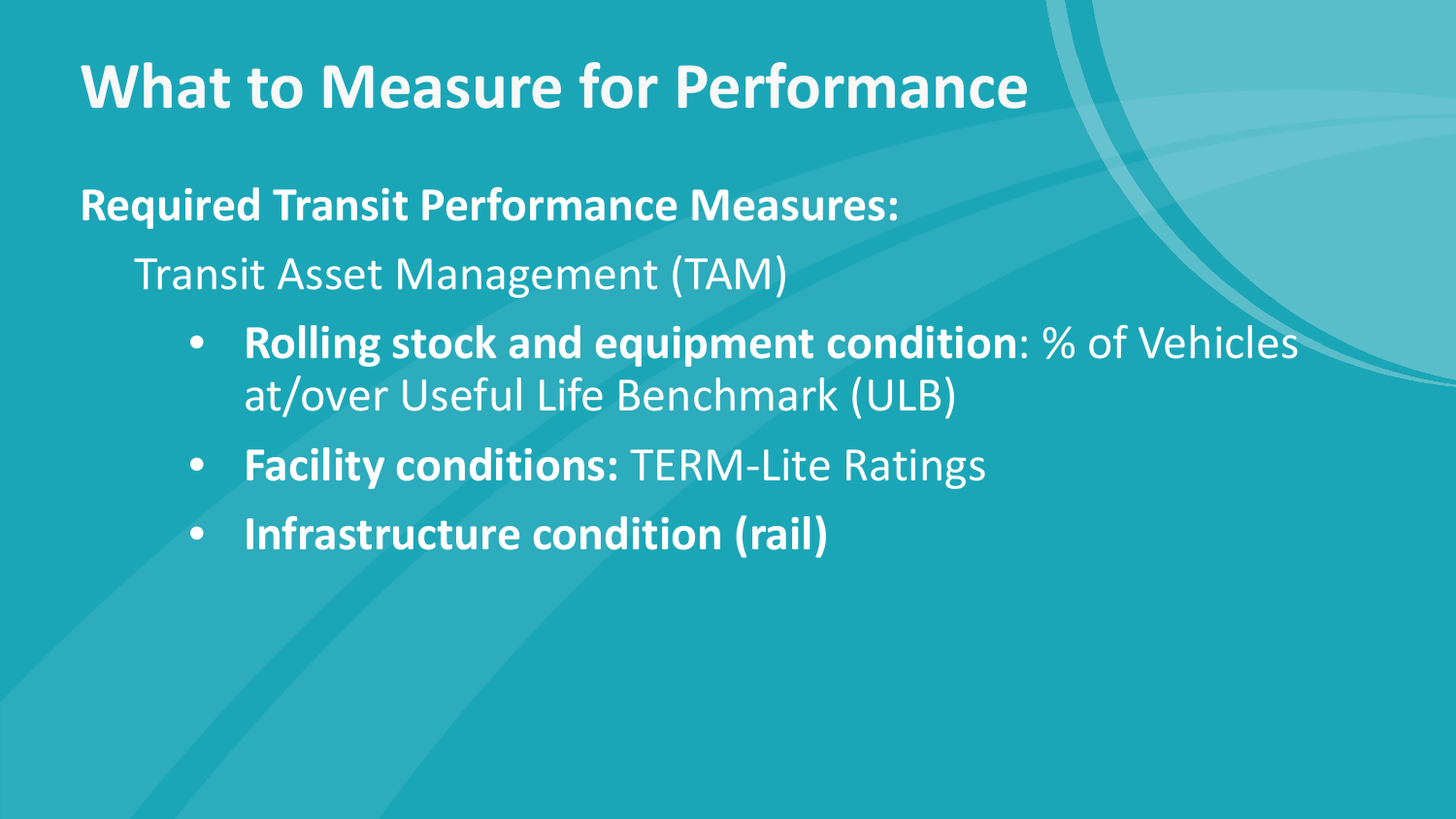#### **The NSP Safety Performance Measures**

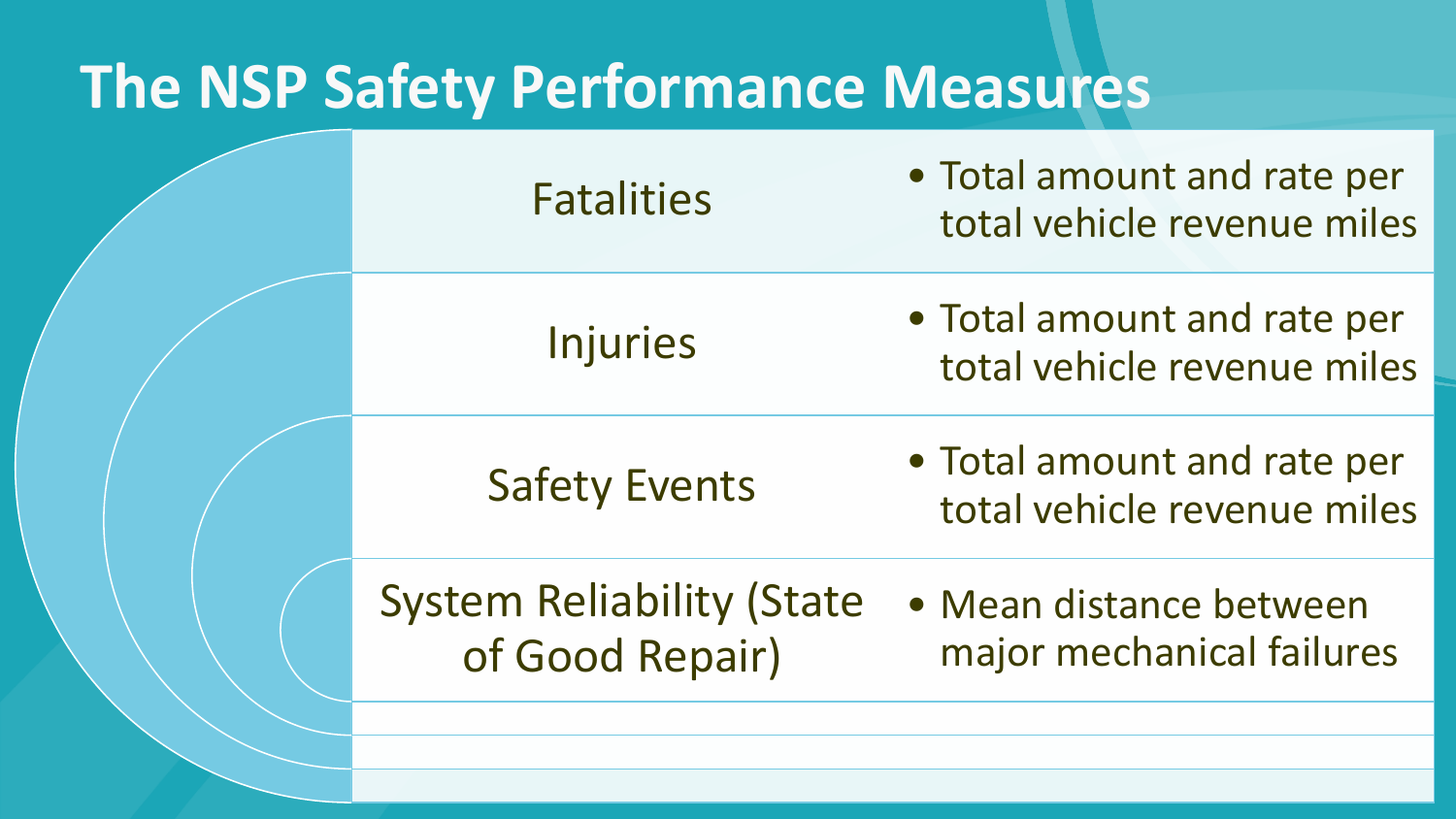### **What to Measure for Performance**

**Additional Transit Performance Measures (not required):**

- Service Coverage
- Cost per trip
- Trips per vehicle hour
- Vehicles per square mile
- Vehicles per person by funding category
- Hours of operation

KPIs SPTs SPIs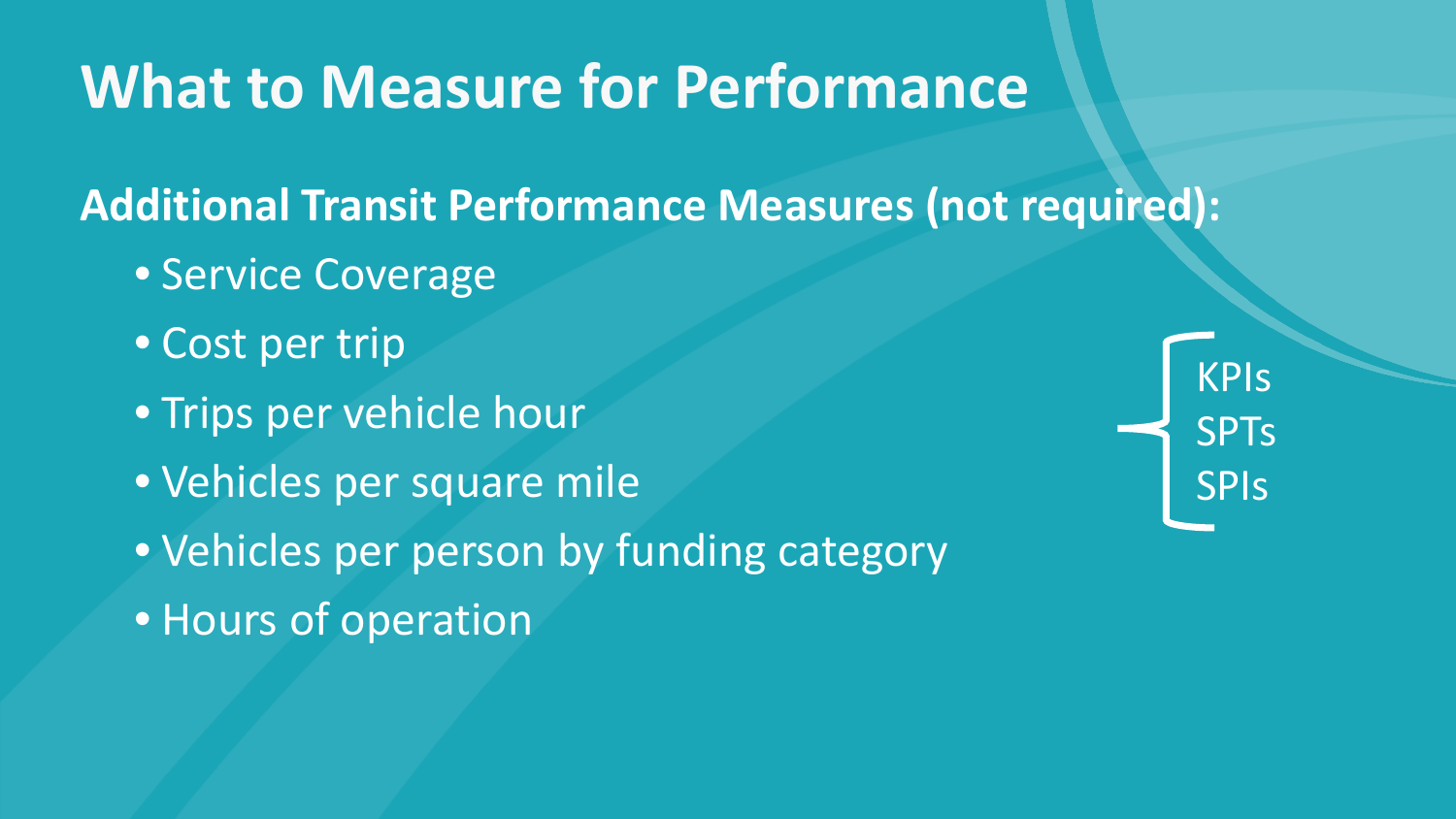#### **How to Use Transit Performance Measures**

#### Regulatory uses include

- National Transit Database (NTD) reporting
- Americans with Disabilities Act reporting
- Grant applications
- Coordination with MPO and State DOT
- Municipal Budgeting and Reporting
- Insurance/Liability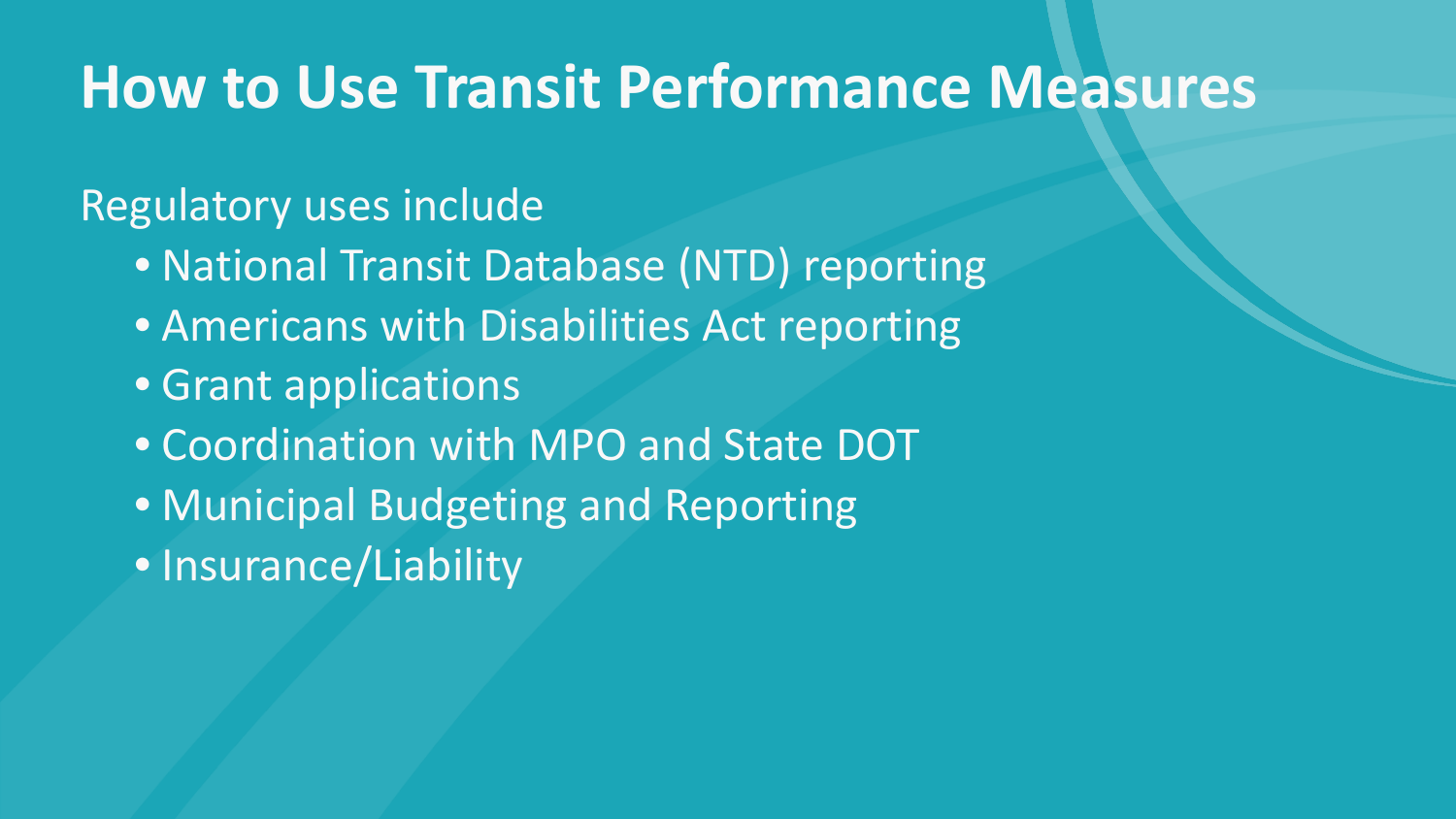# **How to Use Transit Performance Measures**

#### General agency uses include

- Evaluating
	- Overall organizational performance
	- Departmental performance
	- Individual performances
	- Past performance
- Identifying
	- Agency Needs
	- Passenger benefits
	- Community benefits
- Comparing transit performance with similar transit systems
- Helping predict future performance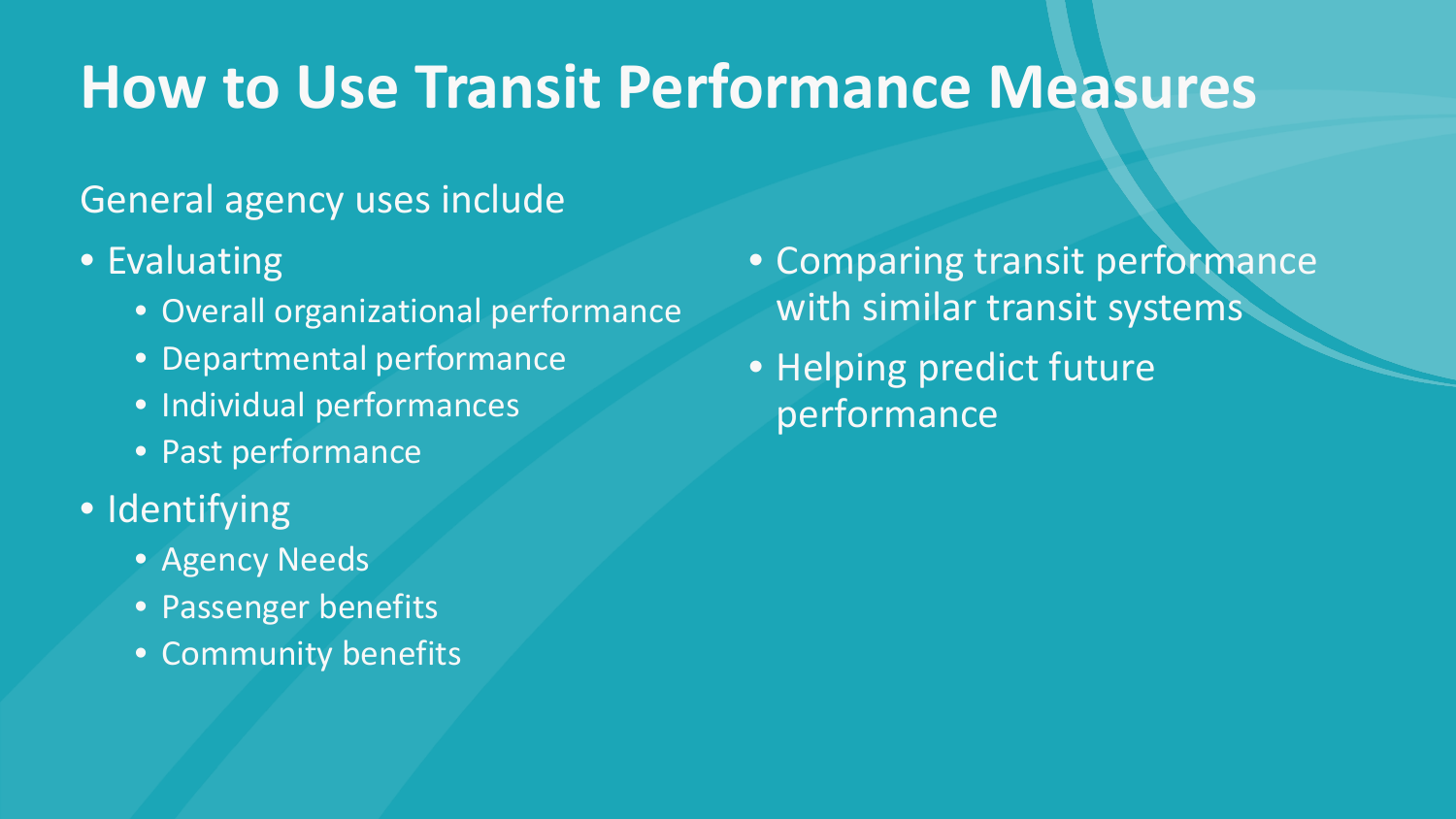# **How to Use Transit Performance Measures**

#### Other specific uses include

- Communications with
	- Staff
	- Customers
	- Decision makers
- Conveying benefits of transit
	- Population reached
	- Job access
	- Traffic congestion
- Service design standards • Service monitoring
- Economic performance
- Management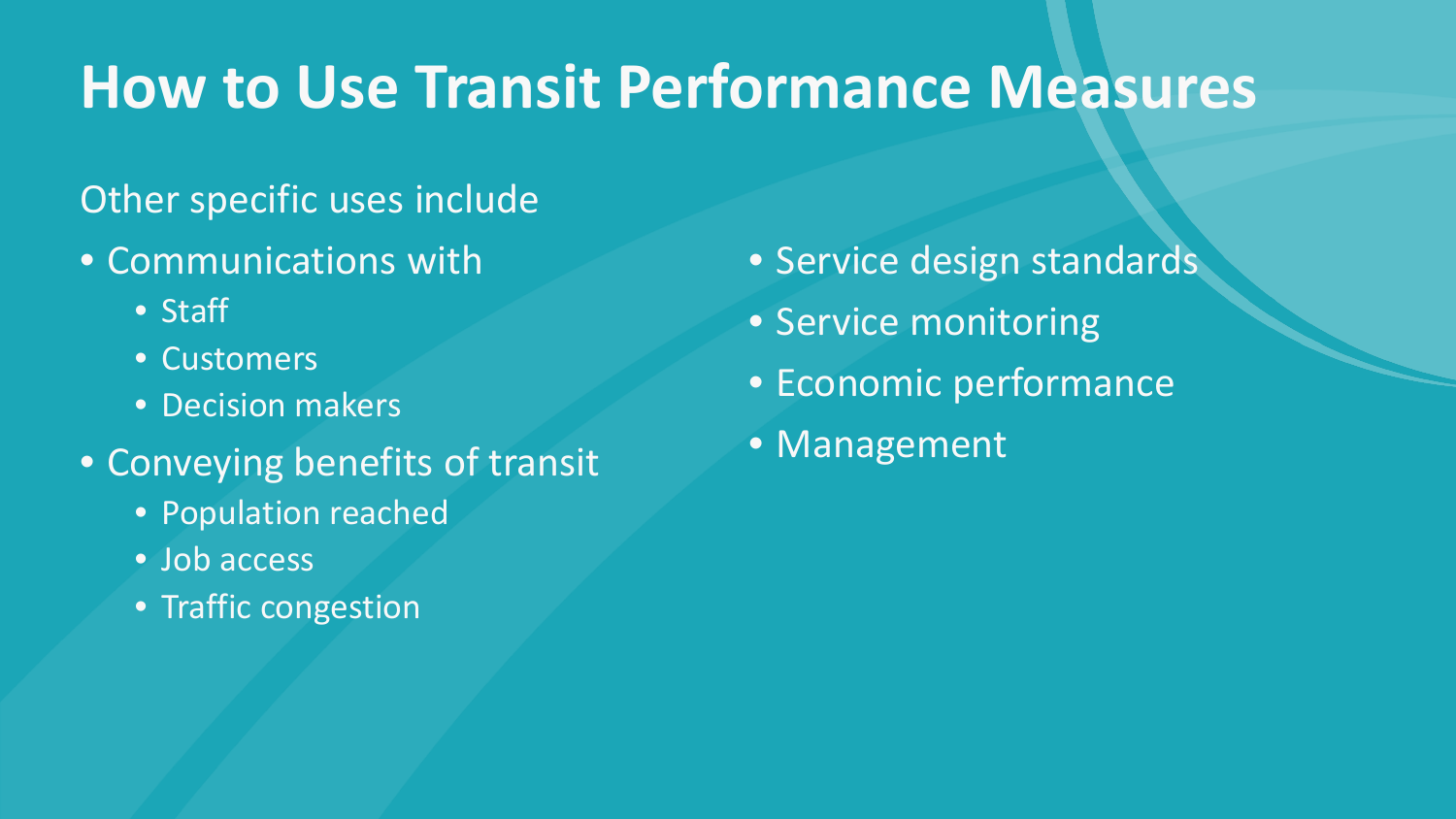### **Voluntary Employee Safety Reporting**

- **Unique –** Information you can't get any other way
- **Authentic –** Individuals who know best are directly providing the information
- **Timely –** Direct reporting overcomes time lag of mandatory reporting processes
- **Diverse –** Information from different individuals with different experiences and perspectives
- **Comprehensive –** Multiple reports over time reveal patterns, trends, and the scope of an issue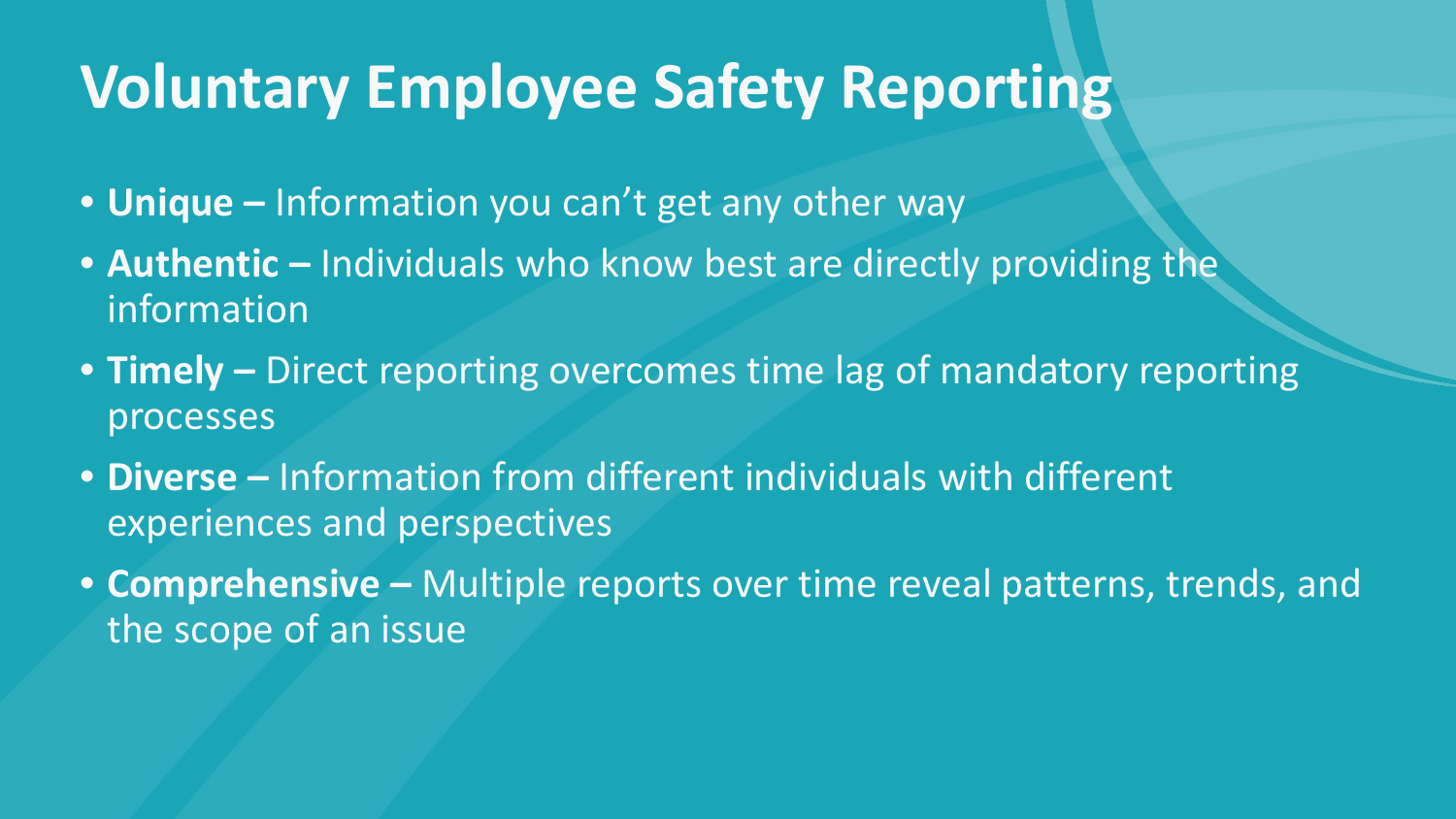

### **PTASP Timeline**